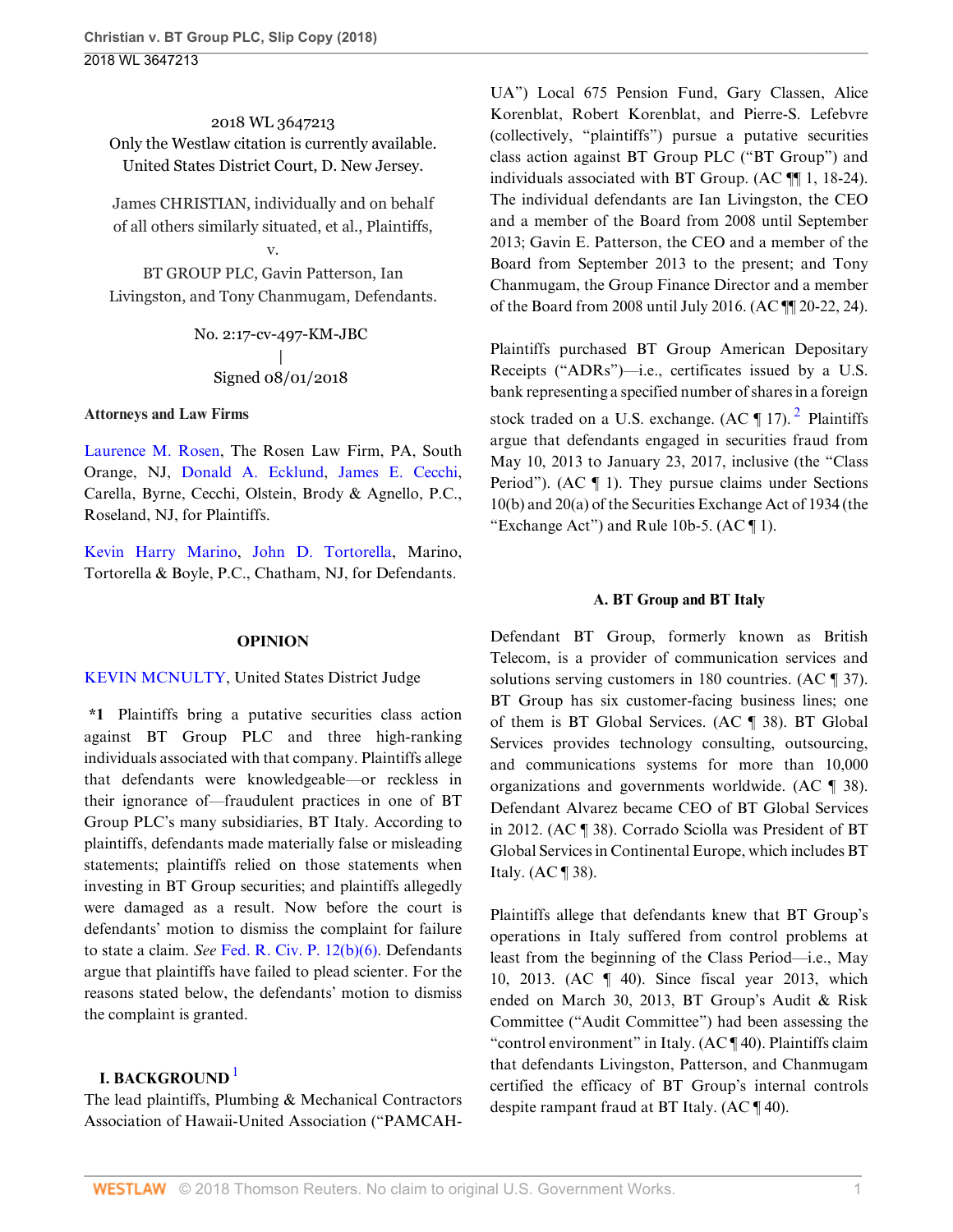**\*2** Plaintiffs allege that BT Group's annual reports evince defendants' knowledge of control problems at BT Italy. The Audit Committee stated in BT Group's 2014 annual report that, "This year the Audit & Risk Committee paid special attention to several overseas locations that are important to BT Global Services, including Italy and Brazil .... We have received detailed presentations from key personnel in each of these areas and reviewed management's mitigation plans." (AC ¶ 42). Nick Rose, Chairman of the Audit Committee, noted, "I reported last year that the committee had given particular focus to BT's operations in Italy. We have continued to monitor the position there and significant progress has been made to improve the control environment." (AC ¶ 43). Rose made a similar statement in the 2015 annual report. (AC ¶ 44). The 2015 annual report also stated that the Audit Committee "asked management to provide us with greater detail on the governance and control in relation to ... operations in Italy." (AC ¶ 45). BT Group's 2016 annual report stated that the Audit Committee has "continued to monitor our operations in Italy and progress has been made to improve the control environment." (AC ¶ 47). HSBC Global Research noted that the Audit Committee had an unusual, "sustained" level of review regarding BT Group's control environment in Italy. (AC $\P$ 48).

#### **B. Disclosures in 2016 and 2017**

BT Group reported on October 26, 2016 that it had to take a write-down of £145 million (approximately \$191 million) due to "certain historical accounting errors" at its BT Italy division. (AC ¶¶ 49-50). BT Group's press release stated, "Following allegations of inappropriate management behaviour in our BT Italia operations, we have conducted an initial internal investigation [and ...] identified certain historical accounting errors and reassessed certain areas of management judgment." (AC ¶ 50). On October 27, 2016, the price of BT Group ADRs fell \$0.57, or 2.4%, to close at \$23.25 per ADR. (AC ¶ 51).

In a press release on January 24, 2017, BT Group announced that it would increase the write-down regarding its Italian operations to £530 million (approximately \$700 million)—a nearly four-fold increase. (AC ¶ 52). Additionally, BT Group stated it no longer expected revenue growth for the next two years. (AC ¶ 52). The company also estimated its 2016-2017 free

cash flow at £2.5 billion, about £700 million lower than the original forecast. (AC ¶ 52).

BT Group explained that its investigations had revealed that "the extent and complexity of inappropriate behaviour in the Italian business were far greater than previously identified" and had revealed "improper accounting practices and a complex set of improper sales, purchase, factoring and leasing transactions," resulting in the "overstatement of earnings in our Italian business over a number of years." (AC ¶ 53). BT Group suspended members of BT Italy's senior management team and appointed a new Chief Executive of BT Italy. (AC ¶ 53). The new Chief Executive was told to review the Italian management team and improve the governance, compliance, and financial safeguards of the Italian business.  $(AC \parallel 53)$ .

On a conference call around this time, Simon Lowth, the company's Group Finance Director, made the following statement:

> The majority component [of unwinding the improper working capital transactions] was to repay essentially working capital loans to factoring companies where loans had been taken against receivables and, indeed, had been taken to pay suppliers. Those working capital loans [were] clearly improper and we are unwinding them, and that is overwhelmingly the most significant contributor to the onetime cash unwind in the 2016/2017.

(AC ¶ 55). Lowth also identified "additional smaller contributors" to BT Italy's woes, such as "sale and leaseback transactions." (AC ¶ 55).

On January 24, 2017, media outlets reported that BT Group suspended a number of senior executives in Italy, including the BT Italy CEO. (AC ¶ 58). They also reported that Corrado Sciolla, the President of BT Global Services in Continental Europe, was expected to resign shortly. (AC ¶ 58). Sciolla had previously been the BT Italy CEO from 2006 until January 2013. (AC ¶ 58). On January 24, 2017, the price of BT Group ADRs fell \$5.05, or approximately 21%, to close at \$19.38 per ADR. (AC ¶ 59). On January 28, 2017, a media outlet reported that a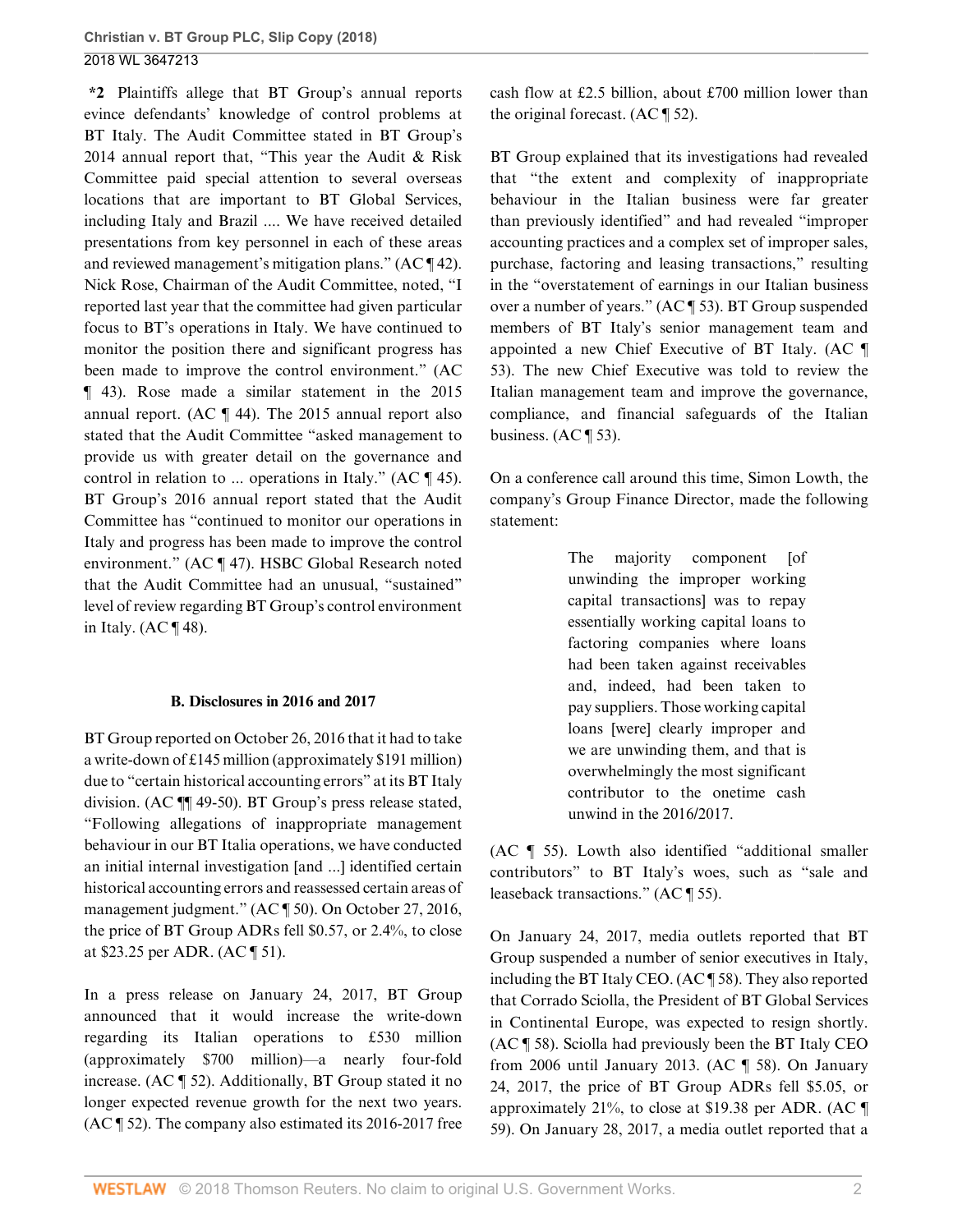KPMG LLP investigation found that the misconduct had been ongoing at BT Italy for most of the past ten years.  $(AC \, \P \, 61).$ 

## **C. Report to BT Group Vice President in 2015**

**\*3** On March 30, 2017, *Reuters* reported that, in November 2015, three BT Italy employees warned their Madrid-based supervisor Jacinto Cavestany about this potential fraud. (AC ¶ 62). Jacinto Cavestany was BT Global Services' Vice President of Iberia and Head of Sales in Europe and Latin America. (AC ¶ 62). The source claimed that the BT Italy employees met with Cavestany on the sidelines of a Company gathering to express concern over the unit's financial results, bullying by local management, and intense pressure to meet difficult bonus targets. (AC ¶ 62). The source added that Cavestany had replied that the three BT Italy employees should help him steer Cimini, the then-BT Italy CEO, "in the right direction."  $(AC \parallel 62)$ .

BT Group claimed that it launched an internal investigation in January 2017—almost a year after the BT Italy employees met with Cavestany about the BT Italy fraud. (AC ¶ 63). According to *Reuters*, a network of people at BT Italy had exaggerated revenues from certain BT-installed phone lines, faked contract renewals and invoices, and invented bogus supplier transactions to meet bonus targets and disguise the unit's true financial performance. (AC ¶ 65). These practices had allegedly been ongoing since at least 2013. (AC ¶ 65).

For instance, BT Italy's purchasing office made fake purchase orders to suppliers with no intention of receiving goods; the office would cancel the order and ask the supplier to issue a credit note by way of refund, and the bogus credit notes were then sold to a factoring company for cash. (AC ¶ 68). BT Italy also had multiple internalaccounting systems that enabled staff to inflate revenues by entering duplicate invoices for the same client. (AC ¶ 69).

# **D. Criminal Complaint, Italian Government Investigation**

On April 21, 2017, *Reuters* reported that BT Group filed a criminal complaint with Italian prosecutors on March 21, 2017 over the accounting scandal. (AC  $\parallel$  72). BT Group accused several former BT Italy executives and other employees of breaking company rules and committing unlawful conduct. (AC ¶¶ 72-75).

Additionally, BT Group is being investigated by the Guardia di Finanza, an Italian law-enforcement agency responsible for prosecuting financial crimes. (AC ¶ 76). The Guardia di Finanza has raided BT Italy offices, interviewed employees, and collected records. (AC ¶¶ 76-78).

# **E. BT Group's 2017 Annual Report**

BT Group's 2017 annual report, filed on May 25, 2017, stated that adjustments related to the investigation of BT Italy amounted to £268 million for errors in prior years, £245 million for changes in accounting estimates, and £15 million for investigation costs.  $(AC \parallel 79)$ . BT Group stated that its operating cashflow of £245 million was £396 million worse than last year. (AC ¶ 82). BT Group also provided a summary of adjustments reconciling the fiscal 2016 and fiscal 2015 financial years.

## **F. Clawback and Denial of Bonuses**

BT Group clawed back previously awarded bonuses and denied bonuses for the current year to the company's executive directors, including defendants Patterson and Chanmugam. (AC ¶ 84). BT Group said that this action placed the executives in the same position they would have been in if the bonuses had been based on accurate results.  $(AC \P 84).$ 

# **G. Allegedly Materially False or Misleading Statements**

Plaintiffs allege that defendants made materially false or misleading statements during fiscal years 2013 through 2017. (AC $\P$  $[87-119]$ ). These alleged statements include: (1) BT Group's quarterly and year-end financial results; (2) statements that BT Group's internal control over financial reporting was sufficient; (3) certifications by the CEO and CFO about internal controls and disclosure controls; and (4) reports about the Audit Committee's attention to BT Italy. (AC ¶¶ 87-180). Plaintiffs allege that defendants knew about—or recklessly disregarded—the issues with BT Italy but made these statements anyway.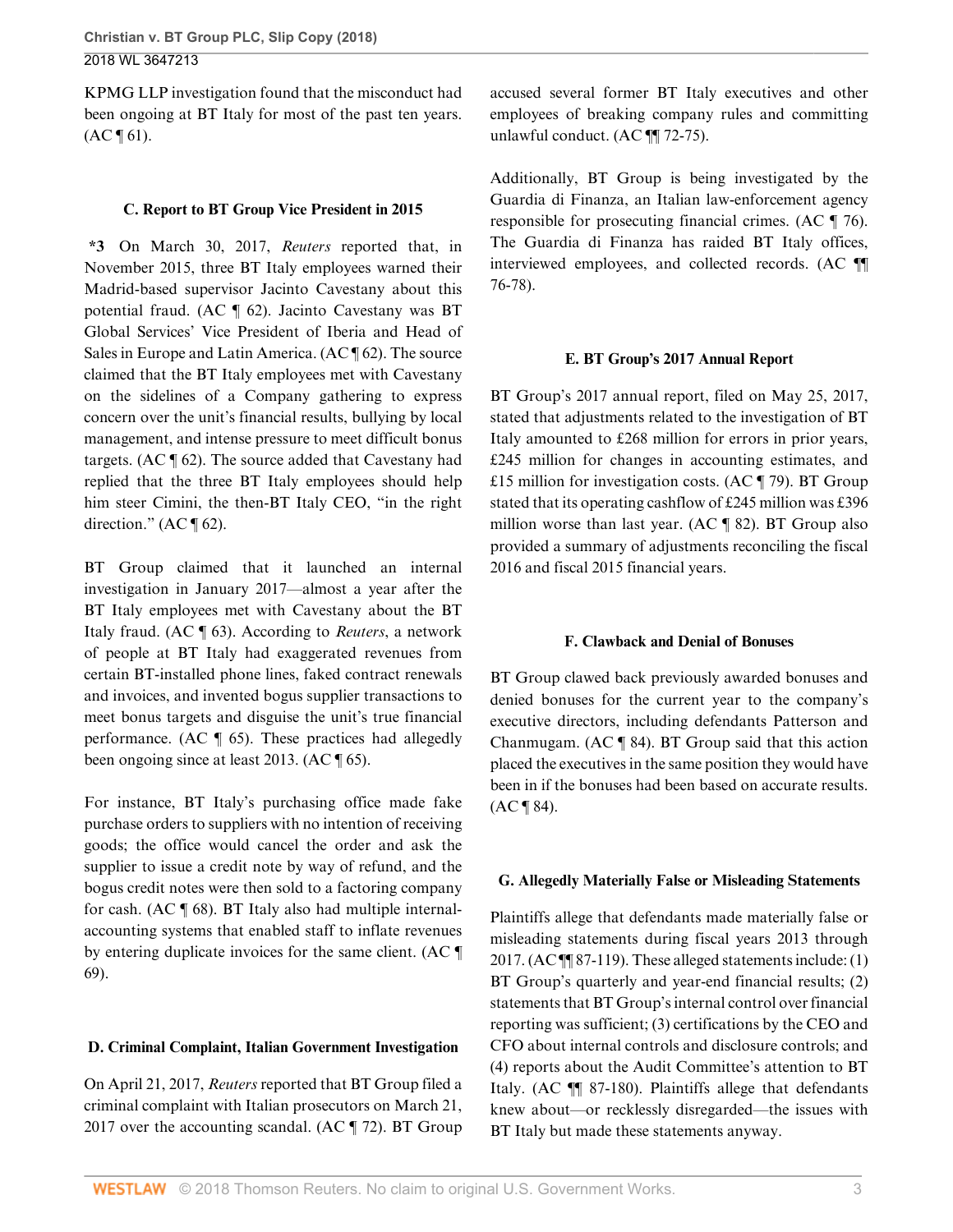**\*4** Plaintiffs claim that these statements directly or proximately caused plaintiffs to purchase or trade in ADRs at inflated prices, and that they were damaged as a result. (AC ¶¶ 120-23). Count One alleges violations of Section 10(b) of the Exchange Act and Rule 10b-5 against BT Group. (AC ¶¶ 189-98). Count Two alleges a violation of Section 20(a) against Livingston, Patterson, and Chanmugam. (AC ¶¶ 199-209).

## **II. LEGAL STANDARD**

[Federal Rule of Civil Procedure 12\(b\)\(6\)](http://www.westlaw.com/Link/Document/FullText?findType=L&pubNum=1000600&cite=USFRCPR12&originatingDoc=Ie5d2d7f0963a11e89b71ea0c471daf33&refType=LQ&originationContext=document&vr=3.0&rs=cblt1.0&transitionType=DocumentItem&contextData=(sc.UserEnteredCitation)) provides for the dismissal of a complaint, in whole or in part, if it fails to state a claim upon which relief can be granted. The moving party bears the burden of showing that no claim has been stated. *[Hedges v. United States](http://www.westlaw.com/Link/Document/FullText?findType=Y&serNum=2006469395&pubNum=0000506&originatingDoc=Ie5d2d7f0963a11e89b71ea0c471daf33&refType=RP&fi=co_pp_sp_506_750&originationContext=document&vr=3.0&rs=cblt1.0&transitionType=DocumentItem&contextData=(sc.UserEnteredCitation)#co_pp_sp_506_750)*, 404 F.3d 744, 750 [\(3d Cir. 2005\).](http://www.westlaw.com/Link/Document/FullText?findType=Y&serNum=2006469395&pubNum=0000506&originatingDoc=Ie5d2d7f0963a11e89b71ea0c471daf33&refType=RP&fi=co_pp_sp_506_750&originationContext=document&vr=3.0&rs=cblt1.0&transitionType=DocumentItem&contextData=(sc.UserEnteredCitation)#co_pp_sp_506_750) In deciding a motion to dismiss under [Rule](http://www.westlaw.com/Link/Document/FullText?findType=L&pubNum=1000600&cite=USFRCPR12&originatingDoc=Ie5d2d7f0963a11e89b71ea0c471daf33&refType=LQ&originationContext=document&vr=3.0&rs=cblt1.0&transitionType=DocumentItem&contextData=(sc.UserEnteredCitation)) [12\(b\)\(6\),](http://www.westlaw.com/Link/Document/FullText?findType=L&pubNum=1000600&cite=USFRCPR12&originatingDoc=Ie5d2d7f0963a11e89b71ea0c471daf33&refType=LQ&originationContext=document&vr=3.0&rs=cblt1.0&transitionType=DocumentItem&contextData=(sc.UserEnteredCitation)) a court must take all allegations in the complaint as true and view them in the light most favorable to the plaintiff. *See Warth v. Seldin*[, 422 U.S. 490, 501 \(1975\)](http://www.westlaw.com/Link/Document/FullText?findType=Y&serNum=1975129820&pubNum=0000780&originatingDoc=Ie5d2d7f0963a11e89b71ea0c471daf33&refType=RP&fi=co_pp_sp_780_501&originationContext=document&vr=3.0&rs=cblt1.0&transitionType=DocumentItem&contextData=(sc.UserEnteredCitation)#co_pp_sp_780_501); *[Phillips v. County of Allegheny](http://www.westlaw.com/Link/Document/FullText?findType=Y&serNum=2015125207&pubNum=0000506&originatingDoc=Ie5d2d7f0963a11e89b71ea0c471daf33&refType=RP&fi=co_pp_sp_506_231&originationContext=document&vr=3.0&rs=cblt1.0&transitionType=DocumentItem&contextData=(sc.UserEnteredCitation)#co_pp_sp_506_231)*, 515 F.3d 224, 231 (3d Cir. [2008\)](http://www.westlaw.com/Link/Document/FullText?findType=Y&serNum=2015125207&pubNum=0000506&originatingDoc=Ie5d2d7f0963a11e89b71ea0c471daf33&refType=RP&fi=co_pp_sp_506_231&originationContext=document&vr=3.0&rs=cblt1.0&transitionType=DocumentItem&contextData=(sc.UserEnteredCitation)#co_pp_sp_506_231).

A plaintiff asserting securities-fraud claims pursuant to Section 10(b) of the Securities Exchange Act and Rule 10b-5 must meet the heightened pleading standard as set forth in the Private Securities Litigation Reform Act of 1995 ("PSLRA"). [15 U.S.C. § 78u-4\(b\)](http://www.westlaw.com/Link/Document/FullText?findType=L&pubNum=1000546&cite=15USCAS78U-4&originatingDoc=Ie5d2d7f0963a11e89b71ea0c471daf33&refType=RB&originationContext=document&vr=3.0&rs=cblt1.0&transitionType=DocumentItem&contextData=(sc.UserEnteredCitation)#co_pp_a83b000018c76). Under the PSLRA, a complaint alleging a false or misleading statement must: "(1) 'specify each statement alleged to have been misleading [and] the reason or reasons why the statement is misleading,'  $15$  U.S.C.  $\S$  78u-4(b)(1), and [\(2\)](http://www.westlaw.com/Link/Document/FullText?findType=L&pubNum=1000546&cite=15USCAS78U-4&originatingDoc=Ie5d2d7f0963a11e89b71ea0c471daf33&refType=RB&originationContext=document&vr=3.0&rs=cblt1.0&transitionType=DocumentItem&contextData=(sc.UserEnteredCitation)#co_pp_3fed000053a85) 'state with particularity facts giving rise to a strong inference that the defendant acted with the required state of mind,' *Id.* [§ 78u-4\(b\)\(2\).](http://www.westlaw.com/Link/Document/FullText?findType=L&pubNum=1000546&cite=15USCAS78U-4&originatingDoc=Ie5d2d7f0963a11e89b71ea0c471daf33&refType=RB&originationContext=document&vr=3.0&rs=cblt1.0&transitionType=DocumentItem&contextData=(sc.UserEnteredCitation)#co_pp_c0ae00006c482)" *[Rahman v. Kid Brands, Inc.](http://www.westlaw.com/Link/Document/FullText?findType=Y&serNum=2031966328&pubNum=0000506&originatingDoc=Ie5d2d7f0963a11e89b71ea0c471daf33&refType=RP&fi=co_pp_sp_506_241&originationContext=document&vr=3.0&rs=cblt1.0&transitionType=DocumentItem&contextData=(sc.UserEnteredCitation)#co_pp_sp_506_241)*, [736 F.3d 237, 241-42 \(3d Cir. 2013\)](http://www.westlaw.com/Link/Document/FullText?findType=Y&serNum=2031966328&pubNum=0000506&originatingDoc=Ie5d2d7f0963a11e89b71ea0c471daf33&refType=RP&fi=co_pp_sp_506_241&originationContext=document&vr=3.0&rs=cblt1.0&transitionType=DocumentItem&contextData=(sc.UserEnteredCitation)#co_pp_sp_506_241) (quoting *[Tellabs, Inc.](http://www.westlaw.com/Link/Document/FullText?findType=Y&serNum=2012518448&pubNum=0000780&originatingDoc=Ie5d2d7f0963a11e89b71ea0c471daf33&refType=RP&fi=co_pp_sp_780_321&originationContext=document&vr=3.0&rs=cblt1.0&transitionType=DocumentItem&contextData=(sc.UserEnteredCitation)#co_pp_sp_780_321) [v. Makor Issues & Rights, Ltd.](http://www.westlaw.com/Link/Document/FullText?findType=Y&serNum=2012518448&pubNum=0000780&originatingDoc=Ie5d2d7f0963a11e89b71ea0c471daf33&refType=RP&fi=co_pp_sp_780_321&originationContext=document&vr=3.0&rs=cblt1.0&transitionType=DocumentItem&contextData=(sc.UserEnteredCitation)#co_pp_sp_780_321)*, 551 U.S. 308, 321 (2007) ) (internal quotations omitted). The required state of mind is "scienter," which is defined as "a mental state embracing intent to deceive, manipulate, or defraud." *[Tellabs](http://www.westlaw.com/Link/Document/FullText?findType=Y&serNum=2012518448&pubNum=0000780&originatingDoc=Ie5d2d7f0963a11e89b71ea0c471daf33&refType=RP&fi=co_pp_sp_780_319&originationContext=document&vr=3.0&rs=cblt1.0&transitionType=DocumentItem&contextData=(sc.UserEnteredCitation)#co_pp_sp_780_319)*, 551 [U.S. at 319.](http://www.westlaw.com/Link/Document/FullText?findType=Y&serNum=2012518448&pubNum=0000780&originatingDoc=Ie5d2d7f0963a11e89b71ea0c471daf33&refType=RP&fi=co_pp_sp_780_319&originationContext=document&vr=3.0&rs=cblt1.0&transitionType=DocumentItem&contextData=(sc.UserEnteredCitation)#co_pp_sp_780_319)

That PSLRA "particularity" standard has elements in common with the pleading requirements for fraud set forth in [Federal Rule of Civil Procedure 9\(b\)](http://www.westlaw.com/Link/Document/FullText?findType=L&pubNum=1000600&cite=USFRCPR9&originatingDoc=Ie5d2d7f0963a11e89b71ea0c471daf33&refType=LQ&originationContext=document&vr=3.0&rs=cblt1.0&transitionType=DocumentItem&contextData=(sc.UserEnteredCitation)). *[Institutional](http://www.westlaw.com/Link/Document/FullText?findType=Y&serNum=2018718553&pubNum=0000506&originatingDoc=Ie5d2d7f0963a11e89b71ea0c471daf33&refType=RP&fi=co_pp_sp_506_253&originationContext=document&vr=3.0&rs=cblt1.0&transitionType=DocumentItem&contextData=(sc.UserEnteredCitation)#co_pp_sp_506_253) [Investors Group v. Avaya, Inc.](http://www.westlaw.com/Link/Document/FullText?findType=Y&serNum=2018718553&pubNum=0000506&originatingDoc=Ie5d2d7f0963a11e89b71ea0c471daf33&refType=RP&fi=co_pp_sp_506_253&originationContext=document&vr=3.0&rs=cblt1.0&transitionType=DocumentItem&contextData=(sc.UserEnteredCitation)#co_pp_sp_506_253)*, 564 F.3d 242, 253 (3d [Cir. 2009\);](http://www.westlaw.com/Link/Document/FullText?findType=Y&serNum=2018718553&pubNum=0000506&originatingDoc=Ie5d2d7f0963a11e89b71ea0c471daf33&refType=RP&fi=co_pp_sp_506_253&originationContext=document&vr=3.0&rs=cblt1.0&transitionType=DocumentItem&contextData=(sc.UserEnteredCitation)#co_pp_sp_506_253) *see* [Fed. R. Civ. P. 9\(b\)](http://www.westlaw.com/Link/Document/FullText?findType=L&pubNum=1000600&cite=USFRCPR9&originatingDoc=Ie5d2d7f0963a11e89b71ea0c471daf33&refType=LQ&originationContext=document&vr=3.0&rs=cblt1.0&transitionType=DocumentItem&contextData=(sc.UserEnteredCitation)) ("In alleging fraud or mistake, a party must state with particularity the circumstances constituting fraud or mistake."). [Rule 9\(b\)](http://www.westlaw.com/Link/Document/FullText?findType=L&pubNum=1000600&cite=USFRCPR9&originatingDoc=Ie5d2d7f0963a11e89b71ea0c471daf33&refType=LQ&originationContext=document&vr=3.0&rs=cblt1.0&transitionType=DocumentItem&contextData=(sc.UserEnteredCitation)),

however, is both subsumed and supplemented by the requirements of Section 78u-4(b)(1) of the PSLRA. *Id.* (citing *[Miss. Pub. Emps. Ret Sys. v. Boston Scientific](http://www.westlaw.com/Link/Document/FullText?findType=Y&serNum=2015802332&pubNum=0000506&originatingDoc=Ie5d2d7f0963a11e89b71ea0c471daf33&refType=RP&fi=co_pp_sp_506_85&originationContext=document&vr=3.0&rs=cblt1.0&transitionType=DocumentItem&contextData=(sc.UserEnteredCitation)#co_pp_sp_506_85) Corp.*[, 523 F.3d 75, 85 n.5 \(1st Cir. 2008\)](http://www.westlaw.com/Link/Document/FullText?findType=Y&serNum=2015802332&pubNum=0000506&originatingDoc=Ie5d2d7f0963a11e89b71ea0c471daf33&refType=RP&fi=co_pp_sp_506_85&originationContext=document&vr=3.0&rs=cblt1.0&transitionType=DocumentItem&contextData=(sc.UserEnteredCitation)#co_pp_sp_506_85) ). Like [rule](http://www.westlaw.com/Link/Document/FullText?findType=L&pubNum=1000600&cite=USFRCPR9&originatingDoc=Ie5d2d7f0963a11e89b71ea0c471daf33&refType=LQ&originationContext=document&vr=3.0&rs=cblt1.0&transitionType=DocumentItem&contextData=(sc.UserEnteredCitation)) [9\(b\)](http://www.westlaw.com/Link/Document/FullText?findType=L&pubNum=1000600&cite=USFRCPR9&originatingDoc=Ie5d2d7f0963a11e89b71ea0c471daf33&refType=LQ&originationContext=document&vr=3.0&rs=cblt1.0&transitionType=DocumentItem&contextData=(sc.UserEnteredCitation)), the PSLRA requires that a plaintiff plead the "who, what, when, where and how." *Id.* [Section 78u-4\(b\)\(1\)](http://www.westlaw.com/Link/Document/FullText?findType=L&pubNum=1000546&cite=15USCAS78U-4&originatingDoc=Ie5d2d7f0963a11e89b71ea0c471daf33&refType=RB&originationContext=document&vr=3.0&rs=cblt1.0&transitionType=DocumentItem&contextData=(sc.UserEnteredCitation)#co_pp_3fed000053a85) adds a specialized requirement, however, where "an allegation regarding [a defendant's] statement or omission is made on information or belief." *Id.*; *see* [15 U.S.C. § 78u-4\(b\)](http://www.westlaw.com/Link/Document/FullText?findType=L&pubNum=1000546&cite=15USCAS78U-4&originatingDoc=Ie5d2d7f0963a11e89b71ea0c471daf33&refType=RB&originationContext=document&vr=3.0&rs=cblt1.0&transitionType=DocumentItem&contextData=(sc.UserEnteredCitation)#co_pp_3fed000053a85) [\(1\).](http://www.westlaw.com/Link/Document/FullText?findType=L&pubNum=1000546&cite=15USCAS78U-4&originatingDoc=Ie5d2d7f0963a11e89b71ea0c471daf33&refType=RB&originationContext=document&vr=3.0&rs=cblt1.0&transitionType=DocumentItem&contextData=(sc.UserEnteredCitation)#co_pp_3fed000053a85) In such a case, plaintiff must "state with particularity all facts on which that belief is formed"; that is, the complaint must "describe the sources of information with particularity, providing the who, what, when, where and how of the sources, as well as the who, what, when, where, and how of the information those sources convey." *Id.*

The PSLRA also exceeds the requirements for pleading scienter contained in [Rule 9\(b\)](http://www.westlaw.com/Link/Document/FullText?findType=L&pubNum=1000600&cite=USFRCPR9&originatingDoc=Ie5d2d7f0963a11e89b71ea0c471daf33&refType=LQ&originationContext=document&vr=3.0&rs=cblt1.0&transitionType=DocumentItem&contextData=(sc.UserEnteredCitation)), which permits such mental states to be alleged generally. *Id.* As interpreted by the Supreme Court, PSLRA's particularity requirement requires that the facts pled give rise to a "strong inference" of scienter. A court considering a motion to dismiss for failure to plead scienter must weigh the "plausible, nonculpable explanations for the defendant's conduct" against the "inferences favoring the plaintiff." *[Tellabs,](http://www.westlaw.com/Link/Document/FullText?findType=Y&serNum=2012518448&pubNum=0000780&originatingDoc=Ie5d2d7f0963a11e89b71ea0c471daf33&refType=RP&fi=co_pp_sp_780_323&originationContext=document&vr=3.0&rs=cblt1.0&transitionType=DocumentItem&contextData=(sc.UserEnteredCitation)#co_pp_sp_780_323) [Inc. v. Makor Issues & Rights, Ltd.](http://www.westlaw.com/Link/Document/FullText?findType=Y&serNum=2012518448&pubNum=0000780&originatingDoc=Ie5d2d7f0963a11e89b71ea0c471daf33&refType=RP&fi=co_pp_sp_780_323&originationContext=document&vr=3.0&rs=cblt1.0&transitionType=DocumentItem&contextData=(sc.UserEnteredCitation)#co_pp_sp_780_323)*, 551 U.S. 308, 323-24 [\(2007\).](http://www.westlaw.com/Link/Document/FullText?findType=Y&serNum=2012518448&pubNum=0000780&originatingDoc=Ie5d2d7f0963a11e89b71ea0c471daf33&refType=RP&fi=co_pp_sp_780_323&originationContext=document&vr=3.0&rs=cblt1.0&transitionType=DocumentItem&contextData=(sc.UserEnteredCitation)#co_pp_sp_780_323) A "strong inference" of scienter must thus be "cogent and at least as compelling as any opposing inference of nonfraudulent intent." *Id.* [at 314](http://www.westlaw.com/Link/Document/FullText?findType=Y&serNum=2012518448&pubNum=0000780&originatingDoc=Ie5d2d7f0963a11e89b71ea0c471daf33&refType=RP&fi=co_pp_sp_780_314&originationContext=document&vr=3.0&rs=cblt1.0&transitionType=DocumentItem&contextData=(sc.UserEnteredCitation)#co_pp_sp_780_314); *see also id.* [at 324.](http://www.westlaw.com/Link/Document/FullText?findType=Y&serNum=2012518448&pubNum=0000780&originatingDoc=Ie5d2d7f0963a11e89b71ea0c471daf33&refType=RP&fi=co_pp_sp_780_324&originationContext=document&vr=3.0&rs=cblt1.0&transitionType=DocumentItem&contextData=(sc.UserEnteredCitation)#co_pp_sp_780_324) "The inference that the defendant acted with scienter need not be irrefutable, *i.e.*, of the 'smokinggun' genre, or even the most plausible of competing inferences." (internal quotation marks omitted) ). The pertinent question is "whether *all* of the facts alleged, taken collectively, give rise to a strong inference of scienter, not whether any individual allegation, scrutinized in isolation, meets that standard." *Id.* [at 322-23;](http://www.westlaw.com/Link/Document/FullText?findType=Y&serNum=2012518448&pubNum=0000780&originatingDoc=Ie5d2d7f0963a11e89b71ea0c471daf33&refType=RP&fi=co_pp_sp_780_322&originationContext=document&vr=3.0&rs=cblt1.0&transitionType=DocumentItem&contextData=(sc.UserEnteredCitation)#co_pp_sp_780_322) *see also id.* [at 325](http://www.westlaw.com/Link/Document/FullText?findType=Y&serNum=2012518448&pubNum=0000780&originatingDoc=Ie5d2d7f0963a11e89b71ea0c471daf33&refType=RP&fi=co_pp_sp_780_325&originationContext=document&vr=3.0&rs=cblt1.0&transitionType=DocumentItem&contextData=(sc.UserEnteredCitation)#co_pp_sp_780_325) ("[T]he court's job is not to scrutinize each allegation in isolation but to assess all the allegations holistically."). Omissions and ambiguities "count against" inferring scienter." *Id.* [at 326.](http://www.westlaw.com/Link/Document/FullText?findType=Y&serNum=2012518448&pubNum=0000780&originatingDoc=Ie5d2d7f0963a11e89b71ea0c471daf33&refType=RP&fi=co_pp_sp_780_326&originationContext=document&vr=3.0&rs=cblt1.0&transitionType=DocumentItem&contextData=(sc.UserEnteredCitation)#co_pp_sp_780_326)

**\*5** Those PSLRA pleading requirements apply whether the alleged fraudulent statement at issue is an assertion of current fact or a prediction of the future. *[Avaya](http://www.westlaw.com/Link/Document/FullText?findType=Y&serNum=2018718553&pubNum=0000506&originatingDoc=Ie5d2d7f0963a11e89b71ea0c471daf33&refType=RP&fi=co_pp_sp_506_253&originationContext=document&vr=3.0&rs=cblt1.0&transitionType=DocumentItem&contextData=(sc.UserEnteredCitation)#co_pp_sp_506_253)*, 564 [F.3d at 253-54.](http://www.westlaw.com/Link/Document/FullText?findType=Y&serNum=2018718553&pubNum=0000506&originatingDoc=Ie5d2d7f0963a11e89b71ea0c471daf33&refType=RP&fi=co_pp_sp_506_253&originationContext=document&vr=3.0&rs=cblt1.0&transitionType=DocumentItem&contextData=(sc.UserEnteredCitation)#co_pp_sp_506_253) However, when an allegation involves a prediction, the Safe Harbor provision of the PSLRA immunizes from liability any forward-looking statement that "is identified as such and accompanied by meaningful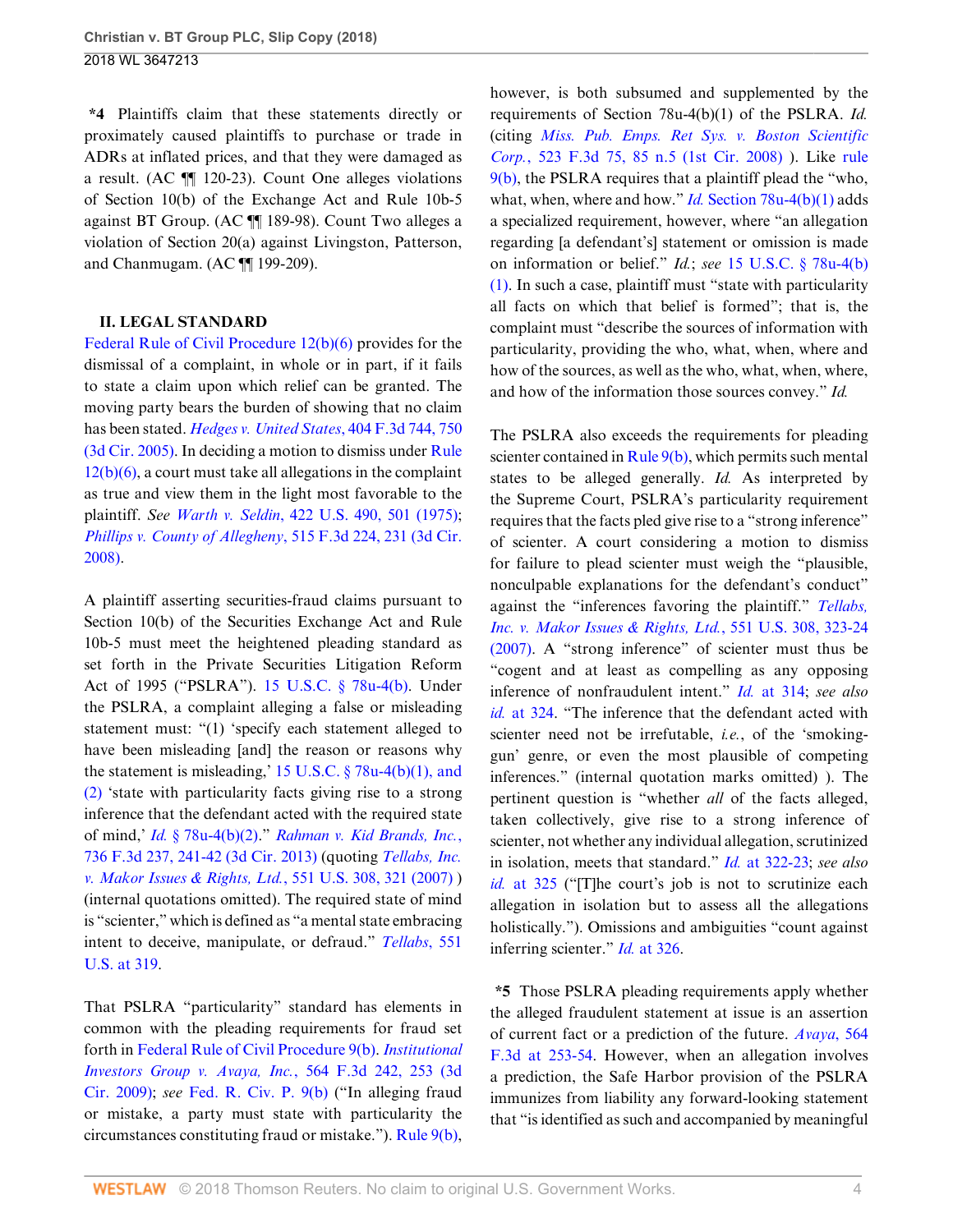cautionary language; or is immaterial; or [where] the plaintiff fails to show the statement was made with actual knowledge of its falsehood." *Id.* [at 254](http://www.westlaw.com/Link/Document/FullText?findType=Y&serNum=2018718553&pubNum=0000506&originatingDoc=Ie5d2d7f0963a11e89b71ea0c471daf33&refType=RP&fi=co_pp_sp_506_254&originationContext=document&vr=3.0&rs=cblt1.0&transitionType=DocumentItem&contextData=(sc.UserEnteredCitation)#co_pp_sp_506_254); [15 U.S.C. §](http://www.westlaw.com/Link/Document/FullText?findType=L&pubNum=1000546&cite=15USCAS78U-5&originatingDoc=Ie5d2d7f0963a11e89b71ea0c471daf33&refType=RB&originationContext=document&vr=3.0&rs=cblt1.0&transitionType=DocumentItem&contextData=(sc.UserEnteredCitation)#co_pp_4b24000003ba5) [78u-5\(c\).](http://www.westlaw.com/Link/Document/FullText?findType=L&pubNum=1000546&cite=15USCAS78U-5&originatingDoc=Ie5d2d7f0963a11e89b71ea0c471daf33&refType=RB&originationContext=document&vr=3.0&rs=cblt1.0&transitionType=DocumentItem&contextData=(sc.UserEnteredCitation)#co_pp_4b24000003ba5)

# **III. DISCUSSION**

## **A. Section 10(b) and Rule 10b-5 Allegations**

To state a claim for securities fraud under Section 10(b) of the Exchange Act and Rule 10b-5, a plaintiff must allege: (1) a material misrepresentation or omission; (2) scienter; (3) a connection between the misrepresentation or omission and the purchase or sale of a security; (4) reliance upon the misrepresentation or omission; (5) economic loss; and (6) loss causation. *[City of Edinburgh](http://www.westlaw.com/Link/Document/FullText?findType=Y&serNum=2033528774&pubNum=0000506&originatingDoc=Ie5d2d7f0963a11e89b71ea0c471daf33&refType=RP&fi=co_pp_sp_506_167&originationContext=document&vr=3.0&rs=cblt1.0&transitionType=DocumentItem&contextData=(sc.UserEnteredCitation)#co_pp_sp_506_167) Council v. Pfizer, Inc.*[, 754 F.3d 159, 167 \(3d Cir. 2014\)](http://www.westlaw.com/Link/Document/FullText?findType=Y&serNum=2033528774&pubNum=0000506&originatingDoc=Ie5d2d7f0963a11e89b71ea0c471daf33&refType=RP&fi=co_pp_sp_506_167&originationContext=document&vr=3.0&rs=cblt1.0&transitionType=DocumentItem&contextData=(sc.UserEnteredCitation)#co_pp_sp_506_167). As discussed in detail above, the element of scienter must be pled with particularity. *[Institutional Investors Group v.](http://www.westlaw.com/Link/Document/FullText?findType=Y&serNum=2018718553&pubNum=0000506&originatingDoc=Ie5d2d7f0963a11e89b71ea0c471daf33&refType=RP&fi=co_pp_sp_506_253&originationContext=document&vr=3.0&rs=cblt1.0&transitionType=DocumentItem&contextData=(sc.UserEnteredCitation)#co_pp_sp_506_253) Avaya, Inc.*[, 564 F.3d 242, 253 \(3d Cir. 2009\).](http://www.westlaw.com/Link/Document/FullText?findType=Y&serNum=2018718553&pubNum=0000506&originatingDoc=Ie5d2d7f0963a11e89b71ea0c471daf33&refType=RP&fi=co_pp_sp_506_253&originationContext=document&vr=3.0&rs=cblt1.0&transitionType=DocumentItem&contextData=(sc.UserEnteredCitation)#co_pp_sp_506_253) Defendants move to dismiss the amended complaint solely on the basis of the element of scienter.

I will first discuss **(i)** whether plaintiffs adequately alleged scienter in relation to the Audit Committee and the individual defendants. I will then discuss **(ii)** whether plaintiffs can satisfy the scienter requirement by pleading "corporate scienter."

# **i. Scienter of the Audit Committee and Individual Defendants**

Plaintiffs posit that the Audit Committee and the individual defendants—i.e., Livingston, Patterson, and Chanmugam—were aware that the internal controls in BT Italy were insufficient. According to plaintiffs, these defendants possessed scienter because they knew, or were reckless in ignoring, significant concerns that were raised in BT Group's annual reports.

In the 2013 annual report, the Chair of the Audit Committee noted that, "We received updates on security and resilience, cybersecurity, BT's network, major contracts, BT's operations in Italy, customer data handling, litigation trends, as well as updates on major litigation and competition and regulation." (AC ¶ 91).

The 2014 annual report stated as follows:

This year the Audit & Risk Committee paid special attention to several overseas locations that are important to BT Global Services, including Italy and Brazil, to data security and to the increasing cyber security threat.... I reported last year that the committee had given particular focus to BT's operations in Italy. We have continued to monitor the position there and significant progress has been made to improve the control environment.

# $(AC \, \P \, 99)$ .

The 2015 annual report reported that the Audit Committee "asked management to provide us with greater detail on the governance and control in relation to ... operations in Italy." (AC ¶ 107). The Audit Committee chairperson also stated, "I reported last year that the committee had given particular focus to BT's operations in Italy and Brazil. We have continued to monitor the position and significant progress has been made to improve the control environment." (AC ¶ 107). The Board also visited BT Italy to "review[ ] operational matters with senior managers, me[et] with employees as well as customers, government officials and opinion leaders." (AC ¶ 108).

The 2016 annual report included this statement from the Audit Committee: "We have continued to monitor our operations in Italy and progress has been made to improve the control environment. We continue to keep under review the current trends of security risks facing BT and the progress made to manage these risks." (AC ¶ 116).

<span id="page-4-0"></span>**\*6** Defendants state that BT Italy contributed "approximately one percent to BT Group's EBITDA" $^3$  $^3$ and employed "only about one percent of BT Group's total workforce." (ECF No. 28-2, p. 5). Defendants suggest that the high-ranking officers and executives at BT Group did not know the specifics regarding the control environment at BT Italy, one of 300 subsidiaries. Plaintiffs counter that BT Group and the individual defendants should have been alerted by the Audit Committee's focus on BT Italy. (ECF No. 33, p. 15). As a result, plaintiffs claim, the individual defendants were at least reckless in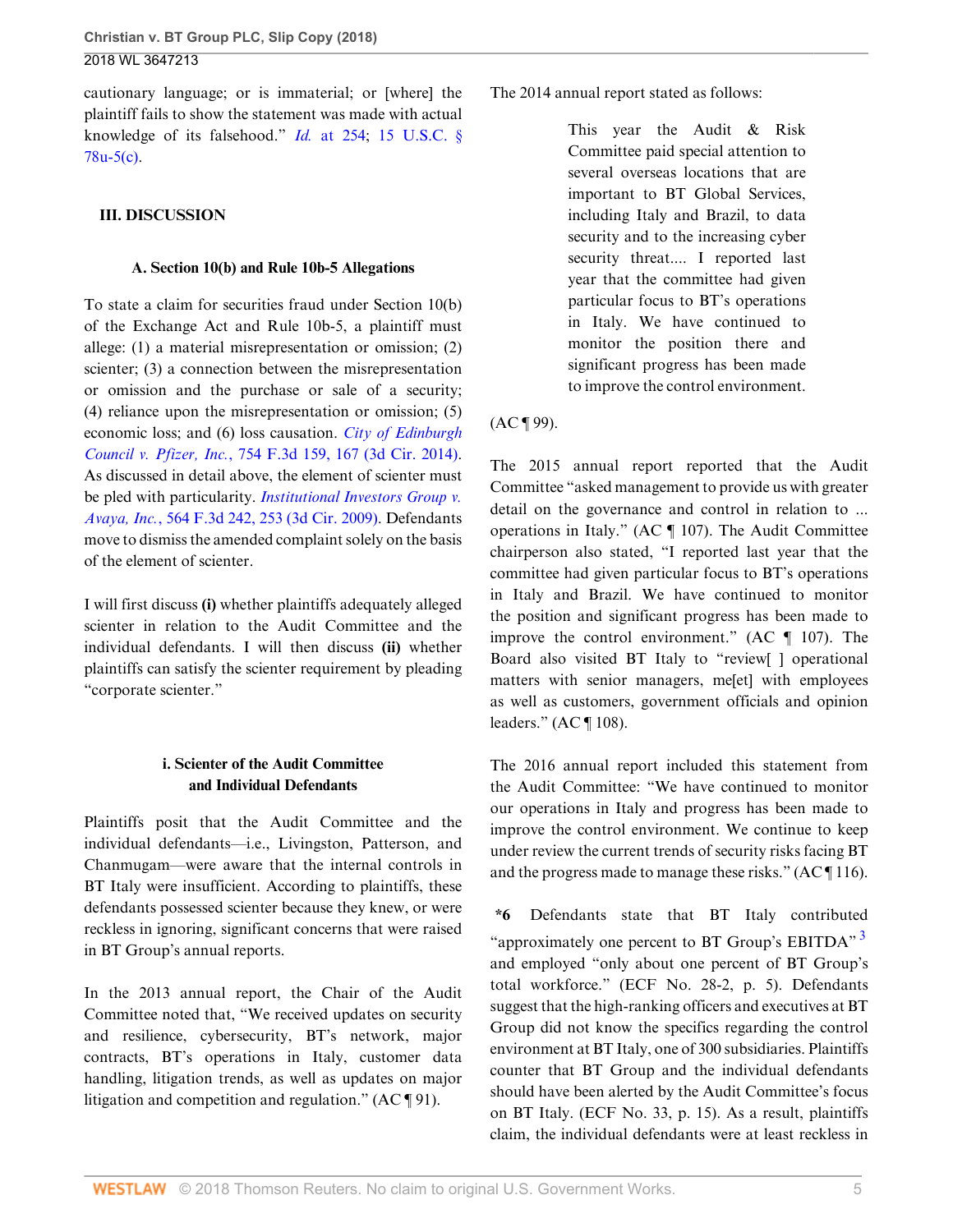certifying the effectiveness of BT's internal controls in Sarbanes-Oxley disclosures. (ECF No. 33, p. 18).

The theory, then, is that BT Group was put on notice of fraud at BT Italy by the Audit Committee's interest, and that the individual defendants were therefore reckless in failing to discover and disclose it. Plaintiffs rely on *Avaya*, where the Third Circuit wrote that a defendant who was "not aware of the full extent" of fraudulent practices "might be culpable as long as what he knew made obvious the risk that his confident, unhedged denial of [fraudulent practices] misled investors." *[Institutional Investors Grp.](http://www.westlaw.com/Link/Document/FullText?findType=Y&serNum=2018718553&pubNum=0000506&originatingDoc=Ie5d2d7f0963a11e89b71ea0c471daf33&refType=RP&fi=co_pp_sp_506_270&originationContext=document&vr=3.0&rs=cblt1.0&transitionType=DocumentItem&contextData=(sc.UserEnteredCitation)#co_pp_sp_506_270) v. Avaya, Inc.*[, 564 F.3d 242, 270 \(3d Cir. 2009\)](http://www.westlaw.com/Link/Document/FullText?findType=Y&serNum=2018718553&pubNum=0000506&originatingDoc=Ie5d2d7f0963a11e89b71ea0c471daf33&refType=RP&fi=co_pp_sp_506_270&originationContext=document&vr=3.0&rs=cblt1.0&transitionType=DocumentItem&contextData=(sc.UserEnteredCitation)#co_pp_sp_506_270). In *Avaya*, the Third Circuit held that the defendant's conduct was potentially reckless because the CFO "explicitly denied the existence of [unusual] discounting" several times even though several signs pointed to it: confidential witnesses alleged widespread discounting with some of the company's largest clients, discounting was of central importance to market competitiveness, there were repeated questions about discounting by analysts and investors, and there was a steep decline in the company's "all-important margins" (which were directly tied to discounts and pricing). *Id.* [at 269-71.](http://www.westlaw.com/Link/Document/FullText?findType=Y&serNum=2018718553&pubNum=0000506&originatingDoc=Ie5d2d7f0963a11e89b71ea0c471daf33&refType=RP&fi=co_pp_sp_506_269&originationContext=document&vr=3.0&rs=cblt1.0&transitionType=DocumentItem&contextData=(sc.UserEnteredCitation)#co_pp_sp_506_269) The Third Circuit accepted that those indicators would reasonably have alerted the CFO that his categorical, unhedged denials were incorrect. *Id.*

The factual circumstances in *Avaya* were different from those alleged here. The CFO in *Avaya* was confronted with facts about large clients and core products, facts that directly contradicted his unhedged public statements. Here, by contrast, the individual defendants had reports of internal-control problems at one of BT Group's 300 subsidiaries. The reports did not reveal fraud or point out problems with the company's core operations or products. The warnings, such as they were, involved potential control issues; in themselves, they did not alert these defendants that the company's public statements were incorrect.

Plaintiffs argue that the individual defendants should have inquired about BT Italy's situation sooner. It is true that an officer or director "cannot ignore the facts and plead ignorance of the risk." *[Makor Issues & Rights,](http://www.westlaw.com/Link/Document/FullText?findType=Y&serNum=2014754943&pubNum=0000506&originatingDoc=Ie5d2d7f0963a11e89b71ea0c471daf33&refType=RP&fi=co_pp_sp_506_704&originationContext=document&vr=3.0&rs=cblt1.0&transitionType=DocumentItem&contextData=(sc.UserEnteredCitation)#co_pp_sp_506_704) Ltd. v. Tellabs Inc.*[, 513 F.3d 702, 704 \(7th Cir. 2008\)](http://www.westlaw.com/Link/Document/FullText?findType=Y&serNum=2014754943&pubNum=0000506&originatingDoc=Ie5d2d7f0963a11e89b71ea0c471daf33&refType=RP&fi=co_pp_sp_506_704&originationContext=document&vr=3.0&rs=cblt1.0&transitionType=DocumentItem&contextData=(sc.UserEnteredCitation)#co_pp_sp_506_704); *see Avaya*[, 564 F.3d at 270](http://www.westlaw.com/Link/Document/FullText?findType=Y&serNum=2018718553&pubNum=0000506&originatingDoc=Ie5d2d7f0963a11e89b71ea0c471daf33&refType=RP&fi=co_pp_sp_506_270&originationContext=document&vr=3.0&rs=cblt1.0&transitionType=DocumentItem&contextData=(sc.UserEnteredCitation)#co_pp_sp_506_270). However, "an allegation of mismanagement on the part of defendant will not alone support a claim under § 10(b) or Rule 10b-5; nor will an allegation that a defendant failed to disclose the existence of mismanagement." *[Hayes v. Gross](http://www.westlaw.com/Link/Document/FullText?findType=Y&serNum=1992222422&pubNum=0000350&originatingDoc=Ie5d2d7f0963a11e89b71ea0c471daf33&refType=RP&fi=co_pp_sp_350_106&originationContext=document&vr=3.0&rs=cblt1.0&transitionType=DocumentItem&contextData=(sc.UserEnteredCitation)#co_pp_sp_350_106)*, 982 [F.2d 104, 106 \(3d Cir. 1992\)](http://www.westlaw.com/Link/Document/FullText?findType=Y&serNum=1992222422&pubNum=0000350&originatingDoc=Ie5d2d7f0963a11e89b71ea0c471daf33&refType=RP&fi=co_pp_sp_350_106&originationContext=document&vr=3.0&rs=cblt1.0&transitionType=DocumentItem&contextData=(sc.UserEnteredCitation)#co_pp_sp_350_106) (citing *[Shapiro v. UBJ Fin.](http://www.westlaw.com/Link/Document/FullText?findType=Y&serNum=1992094035&pubNum=0000350&originatingDoc=Ie5d2d7f0963a11e89b71ea0c471daf33&refType=RP&fi=co_pp_sp_350_280&originationContext=document&vr=3.0&rs=cblt1.0&transitionType=DocumentItem&contextData=(sc.UserEnteredCitation)#co_pp_sp_350_280) Corp.*[, 964 F.2d 272, 280-83 \(3d Cir. 1992\)](http://www.westlaw.com/Link/Document/FullText?findType=Y&serNum=1992094035&pubNum=0000350&originatingDoc=Ie5d2d7f0963a11e89b71ea0c471daf33&refType=RP&fi=co_pp_sp_350_280&originationContext=document&vr=3.0&rs=cblt1.0&transitionType=DocumentItem&contextData=(sc.UserEnteredCitation)#co_pp_sp_350_280) ). Here, the mere fact that the Audit Committee was looking into the management and accounting controls in place at BT Italy was not enough to tip the balance, given the stiff PSLRA pleading standard: "Knowing enough to launch an investigation," the Seventh Circuit has written, "is a very great distance from convincing proof of intent to deceive." *[Higginbotham v. Baxter Int'l, Inc.](http://www.westlaw.com/Link/Document/FullText?findType=Y&serNum=2012793883&pubNum=0000506&originatingDoc=Ie5d2d7f0963a11e89b71ea0c471daf33&refType=RP&fi=co_pp_sp_506_758&originationContext=document&vr=3.0&rs=cblt1.0&transitionType=DocumentItem&contextData=(sc.UserEnteredCitation)#co_pp_sp_506_758)*, 495 F.3d [753, 758 \(7th Cir. 2007\)](http://www.westlaw.com/Link/Document/FullText?findType=Y&serNum=2012793883&pubNum=0000506&originatingDoc=Ie5d2d7f0963a11e89b71ea0c471daf33&refType=RP&fi=co_pp_sp_506_758&originationContext=document&vr=3.0&rs=cblt1.0&transitionType=DocumentItem&contextData=(sc.UserEnteredCitation)#co_pp_sp_506_758). "[F]raud cannot be inferred simply because [the parent corporation] might have been more curious or concerned about the activity at [its subsidiary]." *[In re Stonepath Grp., Inc. Sec. Litig.](http://www.westlaw.com/Link/Document/FullText?findType=Y&serNum=2008877938&pubNum=0000999&originatingDoc=Ie5d2d7f0963a11e89b71ea0c471daf33&refType=RP&originationContext=document&vr=3.0&rs=cblt1.0&transitionType=DocumentItem&contextData=(sc.UserEnteredCitation))*, No. [4-cv-4515, 2006 WL 890767, at \\*12 \(E.D. Pa. Apr. 3,](http://www.westlaw.com/Link/Document/FullText?findType=Y&serNum=2008877938&pubNum=0000999&originatingDoc=Ie5d2d7f0963a11e89b71ea0c471daf33&refType=RP&originationContext=document&vr=3.0&rs=cblt1.0&transitionType=DocumentItem&contextData=(sc.UserEnteredCitation)) [2006\)](http://www.westlaw.com/Link/Document/FullText?findType=Y&serNum=2008877938&pubNum=0000999&originatingDoc=Ie5d2d7f0963a11e89b71ea0c471daf33&refType=RP&originationContext=document&vr=3.0&rs=cblt1.0&transitionType=DocumentItem&contextData=(sc.UserEnteredCitation)), *aff'd sub. nom. [Globis Capital Partners, L.P. v.](http://www.westlaw.com/Link/Document/FullText?findType=Y&serNum=2012664717&pubNum=0006538&originatingDoc=Ie5d2d7f0963a11e89b71ea0c471daf33&refType=RP&originationContext=document&vr=3.0&rs=cblt1.0&transitionType=DocumentItem&contextData=(sc.UserEnteredCitation)) Stonepath Grp., Inc.*[, 241 F. App'x 832 \(3d Cir. 2007\)](http://www.westlaw.com/Link/Document/FullText?findType=Y&serNum=2012664717&pubNum=0006538&originatingDoc=Ie5d2d7f0963a11e89b71ea0c471daf33&refType=RP&originationContext=document&vr=3.0&rs=cblt1.0&transitionType=DocumentItem&contextData=(sc.UserEnteredCitation)); *see Chill v. Gen. Elec. Co.*[, 101 F.3d 263, 270 \(2d Cir. 1996\)](http://www.westlaw.com/Link/Document/FullText?findType=Y&serNum=1996264170&pubNum=0000506&originatingDoc=Ie5d2d7f0963a11e89b71ea0c471daf33&refType=RP&fi=co_pp_sp_506_270&originationContext=document&vr=3.0&rs=cblt1.0&transitionType=DocumentItem&contextData=(sc.UserEnteredCitation)#co_pp_sp_506_270) (same); *see also [In re Comshare, Inc. Sec. Litig.](http://www.westlaw.com/Link/Document/FullText?findType=Y&serNum=1999159526&pubNum=0000506&originatingDoc=Ie5d2d7f0963a11e89b71ea0c471daf33&refType=RP&fi=co_pp_sp_506_554&originationContext=document&vr=3.0&rs=cblt1.0&transitionType=DocumentItem&contextData=(sc.UserEnteredCitation)#co_pp_sp_506_554)*, 183 F.3d [542, 554 \(6th Cir. 1999\)](http://www.westlaw.com/Link/Document/FullText?findType=Y&serNum=1999159526&pubNum=0000506&originatingDoc=Ie5d2d7f0963a11e89b71ea0c471daf33&refType=RP&fi=co_pp_sp_506_554&originationContext=document&vr=3.0&rs=cblt1.0&transitionType=DocumentItem&contextData=(sc.UserEnteredCitation)#co_pp_sp_506_554) (holding that courts "should not presume recklessness or intentional misconduct from a parent corporation's reliance on its subsidiary's internal controls"). The issue, after all, is not negligence, but scienter.

**\*7** The allegations in this complaint do not raise a plausible inference that the individual defendants turned a "blind eye" to "red flags" or had "no reasonable basis" for certifying the Sarbanes-Oxley reports. The more reasonable inference is that these individual defendants were unaware of the fraud or other problems at BT Italy that later emerged.

Plaintiffs therefore do not sufficiently plead scienter regarding the individual defendants. In the next subsection, I will address whether the plaintiffs can pursue their Section 10(a) and Rule 10b-5 claims by pleading "corporate scienter."

#### **ii. Corporate Scienter**

Plaintiffs attempt to invoke the "corporate scienter" doctrine to impute scienter to BT Group. Other courts have permitted plaintiffs to plead "corporate scienter" without successfully pleading scienter against any individual defendant. *See, e.g., [City of Monroe Emps.](http://www.westlaw.com/Link/Document/FullText?findType=Y&serNum=2006184445&pubNum=0000506&originatingDoc=Ie5d2d7f0963a11e89b71ea0c471daf33&refType=RP&fi=co_pp_sp_506_656&originationContext=document&vr=3.0&rs=cblt1.0&transitionType=DocumentItem&contextData=(sc.UserEnteredCitation)#co_pp_sp_506_656) [Ret Sys. v. Bridgestone Corp.](http://www.westlaw.com/Link/Document/FullText?findType=Y&serNum=2006184445&pubNum=0000506&originatingDoc=Ie5d2d7f0963a11e89b71ea0c471daf33&refType=RP&fi=co_pp_sp_506_656&originationContext=document&vr=3.0&rs=cblt1.0&transitionType=DocumentItem&contextData=(sc.UserEnteredCitation)#co_pp_sp_506_656)*, 399 F.3d 651, 656-59 (6th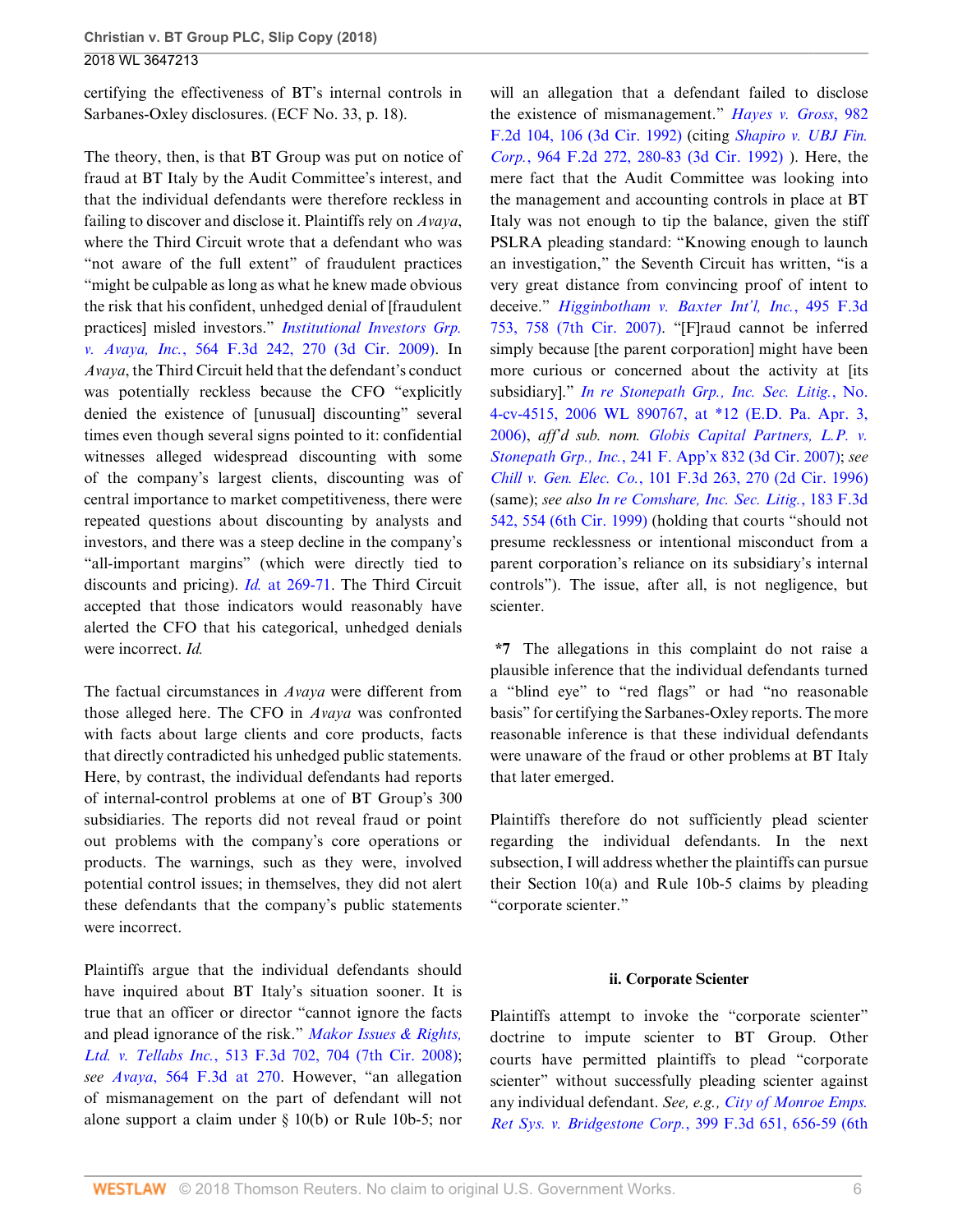[Cir. 2005\).](http://www.westlaw.com/Link/Document/FullText?findType=Y&serNum=2006184445&pubNum=0000506&originatingDoc=Ie5d2d7f0963a11e89b71ea0c471daf33&refType=RP&fi=co_pp_sp_506_656&originationContext=document&vr=3.0&rs=cblt1.0&transitionType=DocumentItem&contextData=(sc.UserEnteredCitation)#co_pp_sp_506_656) Such decisions require a strong inference that someone in the corporation—who is not, but could have been an individual defendant—must have acted with scienter in making materially false or misleading statements. *See id.*; *see also [Makor Issues & Rights, Ltd. v.](http://www.westlaw.com/Link/Document/FullText?findType=Y&serNum=2014754943&pubNum=0000506&originatingDoc=Ie5d2d7f0963a11e89b71ea0c471daf33&refType=RP&fi=co_pp_sp_506_710&originationContext=document&vr=3.0&rs=cblt1.0&transitionType=DocumentItem&contextData=(sc.UserEnteredCitation)#co_pp_sp_506_710) Tellabs Inc.*[, 513 F.3d 702, 710 \(7th Cir. 2008\).](http://www.westlaw.com/Link/Document/FullText?findType=Y&serNum=2014754943&pubNum=0000506&originatingDoc=Ie5d2d7f0963a11e89b71ea0c471daf33&refType=RP&fi=co_pp_sp_506_710&originationContext=document&vr=3.0&rs=cblt1.0&transitionType=DocumentItem&contextData=(sc.UserEnteredCitation)#co_pp_sp_506_710)

The Third Circuit has "neither ... accepted nor rejected the doctrine of corporate scienter in securities fraud actions." *[Rahman v. Kid Brands, Inc.](http://www.westlaw.com/Link/Document/FullText?findType=Y&serNum=2031966328&pubNum=0000506&originatingDoc=Ie5d2d7f0963a11e89b71ea0c471daf33&refType=RP&fi=co_pp_sp_506_246&originationContext=document&vr=3.0&rs=cblt1.0&transitionType=DocumentItem&contextData=(sc.UserEnteredCitation)#co_pp_sp_506_246)*, 736 F.3d 237, 246 [\(3d Cir. 2013\)](http://www.westlaw.com/Link/Document/FullText?findType=Y&serNum=2031966328&pubNum=0000506&originatingDoc=Ie5d2d7f0963a11e89b71ea0c471daf33&refType=RP&fi=co_pp_sp_506_246&originationContext=document&vr=3.0&rs=cblt1.0&transitionType=DocumentItem&contextData=(sc.UserEnteredCitation)#co_pp_sp_506_246); *see also [City of Roseville Emps. Ret. Sys.](http://www.westlaw.com/Link/Document/FullText?findType=Y&serNum=2025926554&pubNum=0006538&originatingDoc=Ie5d2d7f0963a11e89b71ea0c471daf33&refType=RP&fi=co_pp_sp_6538_676&originationContext=document&vr=3.0&rs=cblt1.0&transitionType=DocumentItem&contextData=(sc.UserEnteredCitation)#co_pp_sp_6538_676) v. Horizon Lines, LLC*[, 442 F. App'x 672, 676-77 \(3d Cir.](http://www.westlaw.com/Link/Document/FullText?findType=Y&serNum=2025926554&pubNum=0006538&originatingDoc=Ie5d2d7f0963a11e89b71ea0c471daf33&refType=RP&fi=co_pp_sp_6538_676&originationContext=document&vr=3.0&rs=cblt1.0&transitionType=DocumentItem&contextData=(sc.UserEnteredCitation)#co_pp_sp_6538_676) [2011\)](http://www.westlaw.com/Link/Document/FullText?findType=Y&serNum=2025926554&pubNum=0006538&originatingDoc=Ie5d2d7f0963a11e89b71ea0c471daf33&refType=RP&fi=co_pp_sp_6538_676&originationContext=document&vr=3.0&rs=cblt1.0&transitionType=DocumentItem&contextData=(sc.UserEnteredCitation)#co_pp_sp_6538_676) (declining to decide "if ... it were possible to plead scienter against a corporation without pleading scienter against an individual"). In *City of Roseville*, however, the Third Circuit suggested that plaintiffs might invoke the corporate-scienter doctrine in unique and extraordinary circumstances. [442 F. App'x at 676-76.](http://www.westlaw.com/Link/Document/FullText?findType=Y&serNum=2025926554&pubNum=0006538&originatingDoc=Ie5d2d7f0963a11e89b71ea0c471daf33&refType=RP&fi=co_pp_sp_6538_676&originationContext=document&vr=3.0&rs=cblt1.0&transitionType=DocumentItem&contextData=(sc.UserEnteredCitation)#co_pp_sp_6538_676) *Roseville* pointed to *Bridgestone Corp.*, where a tire manufacturer and its subsidiary Firestone had information that their tires were rupturing and causing problems, including a significant number of rollover accidents. *[City of Roseville](http://www.westlaw.com/Link/Document/FullText?findType=Y&serNum=2025926554&pubNum=0006538&originatingDoc=Ie5d2d7f0963a11e89b71ea0c471daf33&refType=RP&fi=co_pp_sp_6538_676&originationContext=document&vr=3.0&rs=cblt1.0&transitionType=DocumentItem&contextData=(sc.UserEnteredCitation)#co_pp_sp_6538_676)*, 442 F. [App'x at 676-76](http://www.westlaw.com/Link/Document/FullText?findType=Y&serNum=2025926554&pubNum=0006538&originatingDoc=Ie5d2d7f0963a11e89b71ea0c471daf33&refType=RP&fi=co_pp_sp_6538_676&originationContext=document&vr=3.0&rs=cblt1.0&transitionType=DocumentItem&contextData=(sc.UserEnteredCitation)#co_pp_sp_6538_676) (citing *[Bridgestone Corp.](http://www.westlaw.com/Link/Document/FullText?findType=Y&serNum=2006184445&pubNum=0000506&originatingDoc=Ie5d2d7f0963a11e89b71ea0c471daf33&refType=RP&fi=co_pp_sp_506_656&originationContext=document&vr=3.0&rs=cblt1.0&transitionType=DocumentItem&contextData=(sc.UserEnteredCitation)#co_pp_sp_506_656)*, 399 F.3d at [656-59](http://www.westlaw.com/Link/Document/FullText?findType=Y&serNum=2006184445&pubNum=0000506&originatingDoc=Ie5d2d7f0963a11e89b71ea0c471daf33&refType=RP&fi=co_pp_sp_506_656&originationContext=document&vr=3.0&rs=cblt1.0&transitionType=DocumentItem&contextData=(sc.UserEnteredCitation)#co_pp_sp_506_656)). Bridgestone and Firestone allegedly engaged in a variety of tactics, including a large-scale secret settlement with State Farm Insurance Co., to keep news of the scope of the problem from reaching safety regulators and investors. *Bridgestone Corp.*[, 399 F.3d at 690-91](http://www.westlaw.com/Link/Document/FullText?findType=Y&serNum=2006184445&pubNum=0000506&originatingDoc=Ie5d2d7f0963a11e89b71ea0c471daf33&refType=RP&fi=co_pp_sp_506_690&originationContext=document&vr=3.0&rs=cblt1.0&transitionType=DocumentItem&contextData=(sc.UserEnteredCitation)#co_pp_sp_506_690). After the truth was revealed, plaintiffs filed a securities-fraud action. The Sixth Circuit affirmed dismissal of the claims against the individual defendants but held that the facts supported corporate scienter. *Id.*

In *Roseville*, the Third Circuit cited a hypothetical posited by the Seventh Circuit to explain when an inference of corporate scienter might be appropriate:

> Suppose General Motors announced that it had sold one million SUVs in 2006, and the actual number was zero. There would be a strong inference of corporate scienter, since so dramatic an announcement would have been approved by corporate officials sufficiently knowledgeable about the company to know that the announcement was false.

# *City of Roseville*[, 442 F. App'x at 676-77](http://www.westlaw.com/Link/Document/FullText?findType=Y&serNum=2025926554&pubNum=0006538&originatingDoc=Ie5d2d7f0963a11e89b71ea0c471daf33&refType=RP&fi=co_pp_sp_6538_676&originationContext=document&vr=3.0&rs=cblt1.0&transitionType=DocumentItem&contextData=(sc.UserEnteredCitation)#co_pp_sp_6538_676) (citing *[Tellabs](http://www.westlaw.com/Link/Document/FullText?findType=Y&serNum=2014754943&pubNum=0000506&originatingDoc=Ie5d2d7f0963a11e89b71ea0c471daf33&refType=RP&fi=co_pp_sp_506_710&originationContext=document&vr=3.0&rs=cblt1.0&transitionType=DocumentItem&contextData=(sc.UserEnteredCitation)#co_pp_sp_506_710)*, [513 F.3d at 710\)](http://www.westlaw.com/Link/Document/FullText?findType=Y&serNum=2014754943&pubNum=0000506&originatingDoc=Ie5d2d7f0963a11e89b71ea0c471daf33&refType=RP&fi=co_pp_sp_506_710&originationContext=document&vr=3.0&rs=cblt1.0&transitionType=DocumentItem&contextData=(sc.UserEnteredCitation)#co_pp_sp_506_710).

In the *Tellabs* case, the corporate defendant announced that its principal product, accounting for more than half its sales, was being replaced by a successor product. [513](http://www.westlaw.com/Link/Document/FullText?findType=Y&serNum=2014754943&pubNum=0000506&originatingDoc=Ie5d2d7f0963a11e89b71ea0c471daf33&refType=RP&fi=co_pp_sp_506_706&originationContext=document&vr=3.0&rs=cblt1.0&transitionType=DocumentItem&contextData=(sc.UserEnteredCitation)#co_pp_sp_506_706) [F.3d at 706](http://www.westlaw.com/Link/Document/FullText?findType=Y&serNum=2014754943&pubNum=0000506&originatingDoc=Ie5d2d7f0963a11e89b71ea0c471daf33&refType=RP&fi=co_pp_sp_506_706&originationContext=document&vr=3.0&rs=cblt1.0&transitionType=DocumentItem&contextData=(sc.UserEnteredCitation)#co_pp_sp_506_706). The corporate defendant asserted that the successor product was "available now," that "customers [we]re embracing" it, and that Sprint had signed a multiyear \$100 million contract to buy it. *Id.* The product was not actually sold at all during the class period. *Id.* The Seventh Circuit inferred corporate scienter because it was highly implausible that key executives in the corporation would not have known whether its principal product was currently being sold. *Id.* [4](#page-8-3)

<span id="page-6-0"></span>**\*8** Assuming *arguendo* that the Third Circuit would permit a complaint to plead "corporate scienter" without pleading scienter against an individual, the facts alleged by plaintiffs here would not suffice to create such an inference. I consider the facts alleged in support of corporate scienter:

**(a)** *BT Italy executives were aware of the fraud*. First, the Third Circuit has declined to impute the scienter of a subsidiary to a parent. *See [Rahman v. Kid Brands, Inc.](http://www.westlaw.com/Link/Document/FullText?findType=Y&serNum=2031966328&pubNum=0000506&originatingDoc=Ie5d2d7f0963a11e89b71ea0c471daf33&refType=RP&fi=co_pp_sp_506_246&originationContext=document&vr=3.0&rs=cblt1.0&transitionType=DocumentItem&contextData=(sc.UserEnteredCitation)#co_pp_sp_506_246)*, 736 [F.3d 237, 246 \(3d Cir. 2013\).](http://www.westlaw.com/Link/Document/FullText?findType=Y&serNum=2031966328&pubNum=0000506&originatingDoc=Ie5d2d7f0963a11e89b71ea0c471daf33&refType=RP&fi=co_pp_sp_506_246&originationContext=document&vr=3.0&rs=cblt1.0&transitionType=DocumentItem&contextData=(sc.UserEnteredCitation)#co_pp_sp_506_246) The "knowledge and actions of a subsidiary company's agents cannot be imputed to the parent company." *[Pathfinder Mgmt., Inc. v. Mayne](http://www.westlaw.com/Link/Document/FullText?findType=Y&serNum=2020561811&pubNum=0000999&originatingDoc=Ie5d2d7f0963a11e89b71ea0c471daf33&refType=RP&originationContext=document&vr=3.0&rs=cblt1.0&transitionType=DocumentItem&contextData=(sc.UserEnteredCitation)) Pharma, Inc.*[, No. 6-cv-2204, 2009 WL 4250061, at \\*9](http://www.westlaw.com/Link/Document/FullText?findType=Y&serNum=2020561811&pubNum=0000999&originatingDoc=Ie5d2d7f0963a11e89b71ea0c471daf33&refType=RP&originationContext=document&vr=3.0&rs=cblt1.0&transitionType=DocumentItem&contextData=(sc.UserEnteredCitation)) [\(D.N.J. Nov. 25, 2009\).](http://www.westlaw.com/Link/Document/FullText?findType=Y&serNum=2020561811&pubNum=0000999&originatingDoc=Ie5d2d7f0963a11e89b71ea0c471daf33&refType=RP&originationContext=document&vr=3.0&rs=cblt1.0&transitionType=DocumentItem&contextData=(sc.UserEnteredCitation)) That BT Italy executives were allegedly knowledgeable about the fraud does not mean that the parent company's executives from BT Group were aware. Moreover, as stated above, BT Italy is a small subsidiary representing a small fraction of EBITDA.

**(b)** *Jacinto Cavestany, BT Group Services' Vice President of Iberia & Head of Sales in Europe and Latin America, was informed through news articles about potential fraud at BT Italy*. This does not support an inference of corporate scienter. Even assuming that the news-article allegations are credible, they do not support an inference of corporate scienter. Cavestany worked for BT Group Services, a subsidiary of BT Group. Even on the generous assumption that Cavestany knew of fraud at BT Italy, his knowledge cannot be imputed to BT Group. *Cf. [City](http://www.westlaw.com/Link/Document/FullText?findType=Y&serNum=2022082355&pubNum=0004637&originatingDoc=Ie5d2d7f0963a11e89b71ea0c471daf33&refType=RP&fi=co_pp_sp_4637_403&originationContext=document&vr=3.0&rs=cblt1.0&transitionType=DocumentItem&contextData=(sc.UserEnteredCitation)#co_pp_sp_4637_403) [of Roseville Emps. Ret. Sys. v. Horizon Lines, Inc.](http://www.westlaw.com/Link/Document/FullText?findType=Y&serNum=2022082355&pubNum=0004637&originatingDoc=Ie5d2d7f0963a11e89b71ea0c471daf33&refType=RP&fi=co_pp_sp_4637_403&originationContext=document&vr=3.0&rs=cblt1.0&transitionType=DocumentItem&contextData=(sc.UserEnteredCitation)#co_pp_sp_4637_403)*, 713 [F. Supp. 2d 378, 403 \(D. Del. 2010\)](http://www.westlaw.com/Link/Document/FullText?findType=Y&serNum=2022082355&pubNum=0004637&originatingDoc=Ie5d2d7f0963a11e89b71ea0c471daf33&refType=RP&fi=co_pp_sp_4637_403&originationContext=document&vr=3.0&rs=cblt1.0&transitionType=DocumentItem&contextData=(sc.UserEnteredCitation)#co_pp_sp_4637_403) ("[A] corporate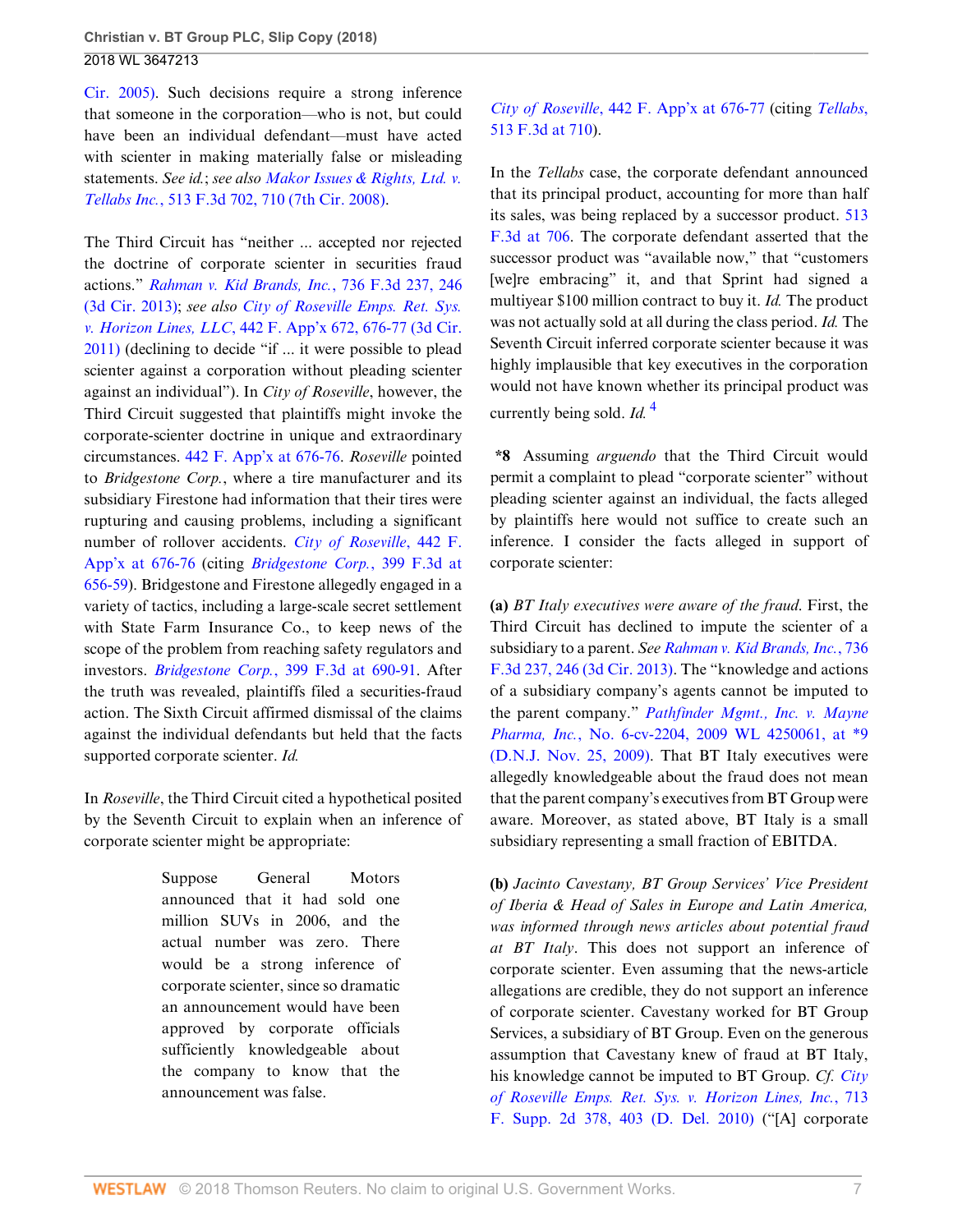defendant will not be held liable absent a showing that at least one individual officer who made, or participated in the making of, a false or misleading statement did so with scienter.").

**(c)** *BT Group clawed back compensation from the individual defendants Patterson and Chanmugam*. BT Group's reduction of the pay of executives to reflect actual performance does not give rise to a compelling inference of scienter. No facts are pled to suggest that the reduction in pay was due to their participation in any fraud. *Cf. City of Roseville*[, 713 F. Supp. 2d at 398.](http://www.westlaw.com/Link/Document/FullText?findType=Y&serNum=2022082355&pubNum=0004637&originatingDoc=Ie5d2d7f0963a11e89b71ea0c471daf33&refType=RP&fi=co_pp_sp_4637_398&originationContext=document&vr=3.0&rs=cblt1.0&transitionType=DocumentItem&contextData=(sc.UserEnteredCitation)#co_pp_sp_4637_398) The complaint alleges that the Remuneration Committee recalculated the bonuses to reflect the actual financial results of BT Italy's business.

**(d)** *The Italian government has investigated BT Italy*. The existence of an investigation by the Italian government does not support a strong inference of scienter on the part of BT Group.

> [C]ourts have considered a governmental investigation as one piece of the puzzle when taking a 'holistic' view of the purported facts as they relate to scienter.... [W]hile the existence of an investigation alone is not sufficient to give rise to a requisite cogent and compelling inference of scienter, it may be considered by the Court as part of its analysis.

*In re Gentiva Sec. Litig.*[, 932 F. Supp. 2d 352, 380](http://www.westlaw.com/Link/Document/FullText?findType=Y&serNum=2030215169&pubNum=0004637&originatingDoc=Ie5d2d7f0963a11e89b71ea0c471daf33&refType=RP&fi=co_pp_sp_4637_380&originationContext=document&vr=3.0&rs=cblt1.0&transitionType=DocumentItem&contextData=(sc.UserEnteredCitation)#co_pp_sp_4637_380) [\(E.D.N.Y. 2013\)](http://www.westlaw.com/Link/Document/FullText?findType=Y&serNum=2030215169&pubNum=0004637&originatingDoc=Ie5d2d7f0963a11e89b71ea0c471daf33&refType=RP&fi=co_pp_sp_4637_380&originationContext=document&vr=3.0&rs=cblt1.0&transitionType=DocumentItem&contextData=(sc.UserEnteredCitation)#co_pp_sp_4637_380). I consider the Italian investigation, but in context with the other facts it does not support a strong inference of scienter.

**(e)** *There were GAAP violations*. GAAP violations do not themselves create a strong inference of scienter. Courts have found that GAAP violations can support an inference of scienter, but do not independently create such an inference. *See [In re Intelligroup Sec. Litig.](http://www.westlaw.com/Link/Document/FullText?findType=Y&serNum=2014093378&pubNum=0004637&originatingDoc=Ie5d2d7f0963a11e89b71ea0c471daf33&refType=RP&fi=co_pp_sp_4637_349&originationContext=document&vr=3.0&rs=cblt1.0&transitionType=DocumentItem&contextData=(sc.UserEnteredCitation)#co_pp_sp_4637_349)*, 527 F. Supp. [2d 262, 349-52 \(D.N.J. 2007\)](http://www.westlaw.com/Link/Document/FullText?findType=Y&serNum=2014093378&pubNum=0004637&originatingDoc=Ie5d2d7f0963a11e89b71ea0c471daf33&refType=RP&fi=co_pp_sp_4637_349&originationContext=document&vr=3.0&rs=cblt1.0&transitionType=DocumentItem&contextData=(sc.UserEnteredCitation)#co_pp_sp_4637_349) (synthesizing case law).

**\*9 (f)** *High-ranking officials resigned or were terminated after the fraud was disclosed*. The termination of BT Italy and BT Global Services employees does not give rise to a strong inference of scienter. As stated before, the "knowledge and actions of a subsidiary company's agents

cannot be imputed to the parent company." *[Pathfinder](http://www.westlaw.com/Link/Document/FullText?findType=Y&serNum=2020561811&pubNum=0000999&originatingDoc=Ie5d2d7f0963a11e89b71ea0c471daf33&refType=RP&originationContext=document&vr=3.0&rs=cblt1.0&transitionType=DocumentItem&contextData=(sc.UserEnteredCitation)) Mgmt.*[, 2009 WL 4250061, at \\*9](http://www.westlaw.com/Link/Document/FullText?findType=Y&serNum=2020561811&pubNum=0000999&originatingDoc=Ie5d2d7f0963a11e89b71ea0c471daf33&refType=RP&originationContext=document&vr=3.0&rs=cblt1.0&transitionType=DocumentItem&contextData=(sc.UserEnteredCitation)). Even if the employees of a BT Group subsidiary knew about or participated in the fraud, no facts compel the inference that BT Group officers or executives possessed scienter.

**(g)** *Other miscellaneous facts, such as the duration of the fraud or the Board's visit to Italy*. These do not create a compelling inference of scienter among individuals whose scienter could be imputed to the parent company.

"[T]aken collectively," as called for by *Tellabs*[, 551 U.S.](http://www.westlaw.com/Link/Document/FullText?findType=Y&serNum=2012518448&pubNum=0000780&originatingDoc=Ie5d2d7f0963a11e89b71ea0c471daf33&refType=RP&fi=co_pp_sp_780_323&originationContext=document&vr=3.0&rs=cblt1.0&transitionType=DocumentItem&contextData=(sc.UserEnteredCitation)#co_pp_sp_780_323) [at 323](http://www.westlaw.com/Link/Document/FullText?findType=Y&serNum=2012518448&pubNum=0000780&originatingDoc=Ie5d2d7f0963a11e89b71ea0c471daf33&refType=RP&fi=co_pp_sp_780_323&originationContext=document&vr=3.0&rs=cblt1.0&transitionType=DocumentItem&contextData=(sc.UserEnteredCitation)#co_pp_sp_780_323), the facts and allegations presented by plaintiffs are not so fundamental and pervasive as to support an inference of corporate scienter, as in the *Bridgestone* case (rupturing tires, followed by a coverup) or the General Motors hypothetical (nonexistent SUV sales). There, it was inconceivable that the corporation lacked scienter, even if a particular individual with scienter was not identified and sued. Here, the control issues at BT Italy did not implicate such fundamental corporate matters. Here, based on the allegations, it is at least as likely that key individuals at BT Group were unaware of the fraud, were not reckless in ignoring it, and reacted appropriately when the relevant facts came out. Even if the corporate-scienter doctrine was permitted in this Circuit, these facts would not satisfy that doctrine. Plaintiffs' Section 10(b) and Rule 10b-5 claims are thus dismissed for failure to adequately plead corporate scienter.

## **B. Section 20(a) Allegations**

Since plaintiffs fail to adequately state Section 10(b) and Rule 10b-5 claims, the Section 20(a) claims against the individual defendants fail as well. Liability under Section 20(a) is predicated upon an independent violation of "this chapter or the rules or regulations thereunder." [15 U.S.C.](http://www.westlaw.com/Link/Document/FullText?findType=L&pubNum=1000546&cite=15USCAS78T-1&originatingDoc=Ie5d2d7f0963a11e89b71ea0c471daf33&refType=RB&originationContext=document&vr=3.0&rs=cblt1.0&transitionType=DocumentItem&contextData=(sc.UserEnteredCitation)#co_pp_8b3b0000958a4) [§ 78t-1\(a\);](http://www.westlaw.com/Link/Document/FullText?findType=L&pubNum=1000546&cite=15USCAS78T-1&originatingDoc=Ie5d2d7f0963a11e89b71ea0c471daf33&refType=RB&originationContext=document&vr=3.0&rs=cblt1.0&transitionType=DocumentItem&contextData=(sc.UserEnteredCitation)#co_pp_8b3b0000958a4) *[Greebel v. FTP Software, Inc.](http://www.westlaw.com/Link/Document/FullText?findType=Y&serNum=1999235506&pubNum=0000506&originatingDoc=Ie5d2d7f0963a11e89b71ea0c471daf33&refType=RP&fi=co_pp_sp_506_207&originationContext=document&vr=3.0&rs=cblt1.0&transitionType=DocumentItem&contextData=(sc.UserEnteredCitation)#co_pp_sp_506_207)*, 194 F.3d 185, [207 \(1st Cir. 1999\)](http://www.westlaw.com/Link/Document/FullText?findType=Y&serNum=1999235506&pubNum=0000506&originatingDoc=Ie5d2d7f0963a11e89b71ea0c471daf33&refType=RP&fi=co_pp_sp_506_207&originationContext=document&vr=3.0&rs=cblt1.0&transitionType=DocumentItem&contextData=(sc.UserEnteredCitation)#co_pp_sp_506_207). Claims under Section 20(a) therefore, are "derivative—requiring proof of a separate underlying violation of the Exchange Act." *[In re Milestone Scientific](http://www.westlaw.com/Link/Document/FullText?findType=Y&serNum=2000438784&pubNum=0004637&originatingDoc=Ie5d2d7f0963a11e89b71ea0c471daf33&refType=RP&fi=co_pp_sp_4637_474&originationContext=document&vr=3.0&rs=cblt1.0&transitionType=DocumentItem&contextData=(sc.UserEnteredCitation)#co_pp_sp_4637_474) Sec. Litig.*[, 103 F. Supp. 2d 425, 474 \(D.N.J. 2000\)](http://www.westlaw.com/Link/Document/FullText?findType=Y&serNum=2000438784&pubNum=0004637&originatingDoc=Ie5d2d7f0963a11e89b71ea0c471daf33&refType=RP&fi=co_pp_sp_4637_474&originationContext=document&vr=3.0&rs=cblt1.0&transitionType=DocumentItem&contextData=(sc.UserEnteredCitation)#co_pp_sp_4637_474). Because the plaintiffs have not pled a predicate violation of Section 10(b) or Rule 10b-5, the Section 20(a) claim is dismissed.

# **IV. CONCLUSION**